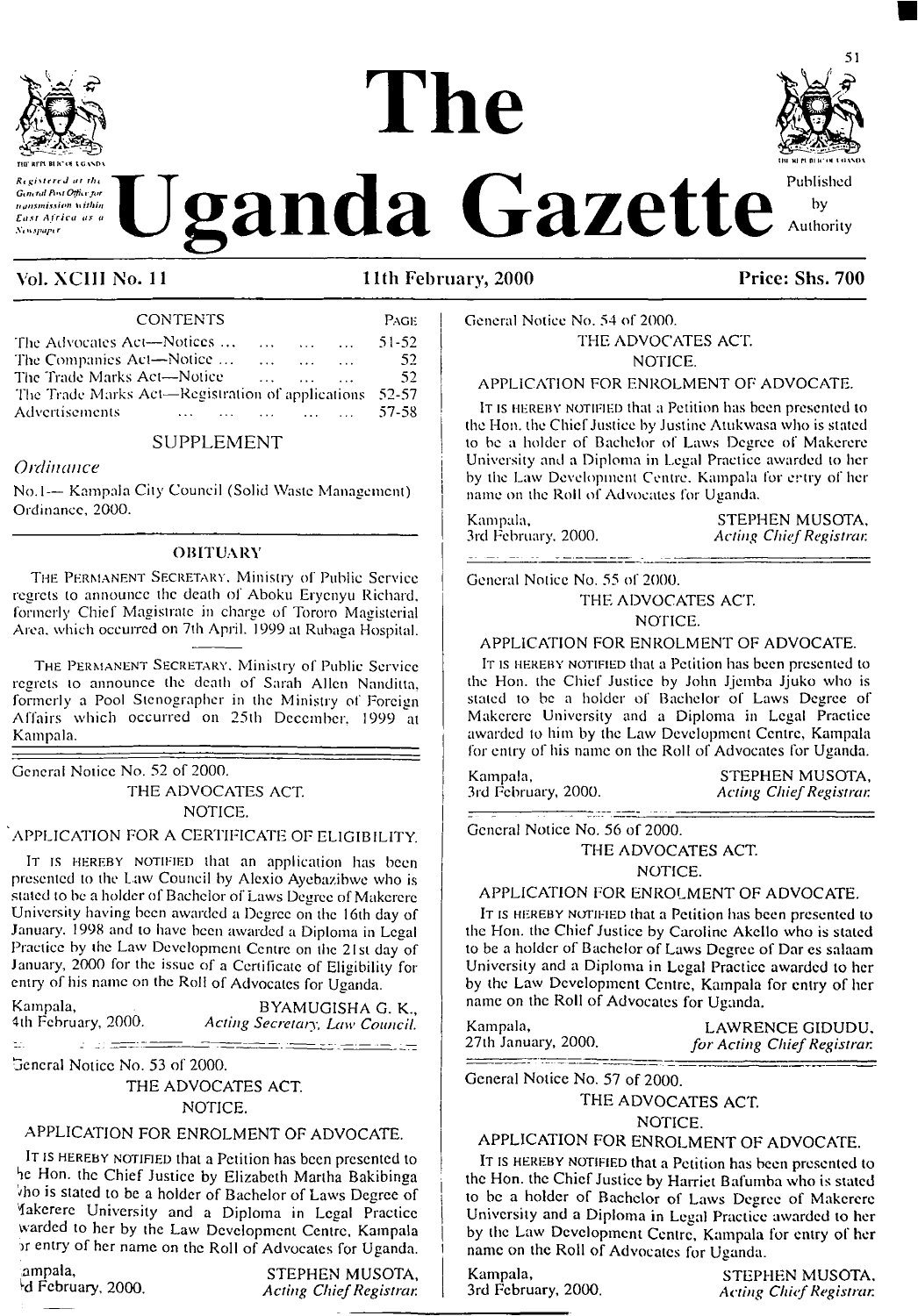General Notice No. 58 of 2000.

### THE ADVOCATES ACT.

### NOTICE.

## APPLICATION FOR ENROLMENT OF ADVOCATE.

It is hereby notified that a Petition has been presented to the Hon. the Chief Justice by Pamela Kengonzi who is stated to be a holder of Bachelor of Laws Degree of Makerere University and a Diploma in Legal Practice awarded lo her <sup>|</sup> bv the Law Development Centre. Kampala for entry of her <sup>|</sup> name on the Roll of Advocates for Uganda.

Kampala. STEPHEN MUSOTA, Sth February, 2000. Acting Chief Registrar. Sth February. 2fXX). *Acting ChiefRegistrar.*

General Notice No. 59 of 2000.

THE ADVOCATES ACT

### NOTICE.

## APPLICATION FOR ENROLMENT OF ADVOCATE.

IT IS HEREBY NOTIFIED that a Petition has been presented to the Hon. the Chief Justice by Brian Bakora Arinailwe who stated lo <sup>I</sup>k a holder of Bachelor of Laws Degree of Makeicre University and a Diploma in Legal Practice awarded to him by the Law Development Centre. Kampala for entry of his name on the Roll of Advocates for Uganda.

9lh Febiunry. 2(X)0. *Acting Chief Registrar <sup>|</sup>*

Kampala. STEPHEN MUSOTA. (

General Notice No. 60 ot 2000.

THE ADVOCATES ACT.

### NOTICE.

## APPLICATION FOR ENROLMENT OF ADVOCATE.

It is hereby notified that a Petition has been presented lo the Hon. lhe Chief Justice by Sim Kiluuka Katendc who is stated to be a holder of Bachelor of Laws Degree of Makerere University and a Diploma in Legal Practice awarded to him by the Law Development Centre. Kampala for entrv of his name on the Roll of Advocates for Uganda.

Kampala. 9th February, 2000.

STEPHEN MUSOTA. *Acting Chief Registrar.*

the contract of the contract of the second state of the second state of the second state of the second state of the second state of the second state of the second state of the second state of the second state of the second

General Notice No. 61 of 2000.

### THE ADVOCATES ACT

### NOTICE.

## APPLICATION FOR ENROLMENT OF ADVOCATE.

It is hereby notified that a Petition has been presented to the Hon. the Chief Justice by Precious Beinga Ngabirano who is stated to be a holder of Bachelor of Laws Degree of Makerere University and a Diploma in Legal Practice awarded to him by the Law Development Centre. Kampala tor entry of his name on the Roll of Advocates for Uganda.

Kampala. STEPHEN MUSOTA.<br>
Sth February, 2000. Acting Chief Registrar. 8th February. 2000. *Acting ChiefRegistrar.*

General Notice No. 62 of 2000. THE COMPANIES ACT. 1964. (Cap. 85). NOTICE.

PURSUANT to section 20(3) of the Companies Act. notice  $\dot{\mathbf{r}}$ hereby given that Uganda Fire Service & Run To Ki Limited has by special Resolution passed on 2nd September 1999 and with the approval of the Registrar of Companie changed its name to Uganda Fire Services Limited and drsuch new name has been entered in my Register.

DATED at Kampala this 10th day of September, 1999.

JOEL COX OJUKO *Assistant Registrar ofCompanies*

General Notice No. 63 of 2000.

### THE TRADE MARKS ACT

### Section 38.

ALTERATION OF A REGISTERED TRADE MARK No. 22235.

TO WHOM IT MAY CONCERN.

TAKE NOTICE THAT the Trade Mark No. 22235 Class In Schedule III in the names of Security Group (U) Limited P.O. Box 20097. Kampala in respect of all goods included  $\bar{z}$ Class 16 duly advertised in *Uganda Gazette* under Gene". Notice No. 79/1999 dated 19lh March. 1999 in the names Security Group (U) Limited has been altered under sectial 38 of the Trade Marks Act as under:-



Dated at Kampala this <sup>1</sup>6th day of November. 1999.

<u> 100 a seria meneri me</u>nt

BISEREKO KYOMUHEND *Assistant Registrar of Trade Mar\**

אין געוויינע אין דער אין  $\pi$ 

General Notice No. 64 of 2000.

THE TRADE MARKS ACT (Cap, 83). NOTICE.

NOTICE IS HEREBY GIVEN that any person who has groundoppose the registration of any of the marks-advertised hrmay within sixty days from the date of this *Gazette,* lodi Notice of opposition on Trade Mark Form No. 6 together w fee of Shs. 4000 in case of National applicants or USS 25 case of Foreign applicants. The period of lodging Notic, opposition may be extended in suitable cases by the Registre he thinks fit upon such terms as he may direct. For opposition should not be lodged until after reasonable notice been given by letter to the applicant so that he may have opportunity to withdraw his application before the expons, opposition proceedings is incurred. Failure to give such n? n will be taken into account in considering any application by opponent for an order for costs if the opposition is uncont. by the applicant. Representations of the marks herein advert  $\epsilon$ can be inspected at the office of the Registrar of Trade M. Parliamentary Buildings. P.O. Box 7151, Kampala.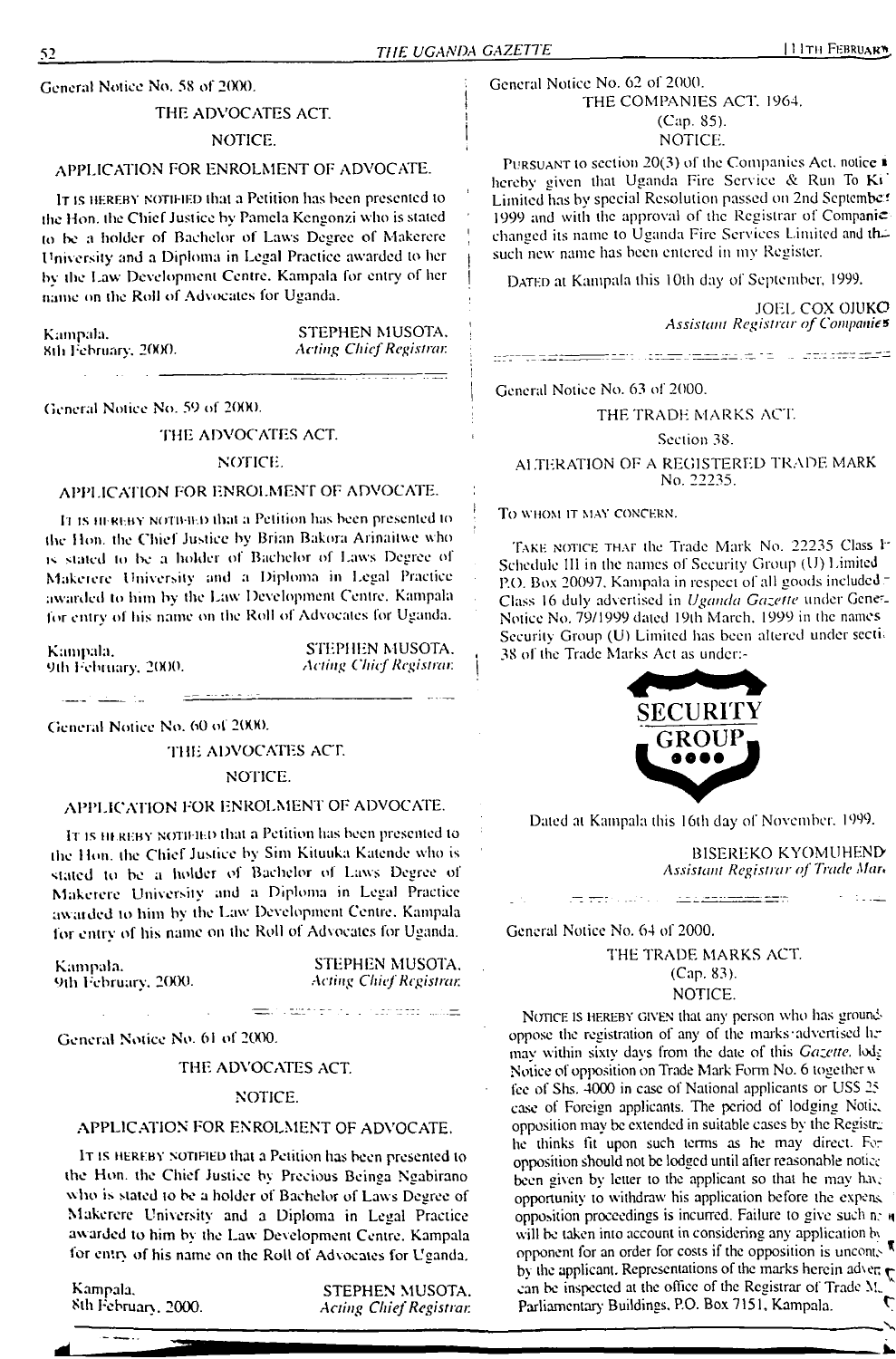



- (73) *Name of applicant—* The Food and Agriculture Organisation of the United Nations, an International Organisation.
- (77) *Address—* Bureau Regional European. 8-14, Avenue De La Paix. 1202 Geneve, Switzerland.
- (74) C/o M/s. Magezi, Ibale &. Co. Advocates, P.O. Box 10969, Kampala.
- (22) *Date offiling application—* 3rd September. 1998.
- (21) Application No. 2237<sup>1</sup> in Part "A". (52) Class 32. (54)

## **MICHAEL POWER**

- (53)
- (59)
- (64)
- (57) *Nature ofgoods—* Beers, ale, stout, porter and lager; nonalcoholic beverages: beverages containing not more than 1.2% alcoholic by volume; shandy; preparations for making beverages.
- (73) *Name of applicant—* Arthur Guinness Son & Co. (Dublin) Limited.
- (77) *Address—* St James's Gate Brewry Dublin 8 Republic of Ireland.
- (74) C/o M/s. Buwule & Mayiga Advocates, P.O. Box 9516, Kampala.
- (22) *Date offiling application—* 3rd May, 1999.
- ;21) Application No. 22771 in Part "A".
- ,52) Class 32.

(54)

## **EXXONMOBIL**

- $\sqrt{53}$
- '59)
- 34)
- \_j7) *Nature ofgoods* All goods included in this class.
- "3) *Name ofapplicant—* Exxon Corporation.
- (77) *Address—* 5959 Las Colinas Boulevard, Irving, Texas 75039-2298, U.S.A.
- (74) C/o M/s. Hunter & Greig Advocates, P.O. Box 7026, Kampala.
- (22) *Date offiling application—* 2nd November, 1999.
- (21) Application No. 21973 in <sup>P</sup>art "A".

(52) Class 30.

(54)

## **CHOX**

(53)

I

(59)

- (64)
- (57) *Nature of goods—* Coffee, coffee essences and coffee extracts; mixtures of coffee and chicory; preparations to be used as substitutes for coffee; tea extracts; cocoa and preparations having a base of cocoa; chocolate, chocolate products (for food), non-medicated confectionery and candy; sugar; biscuits (other than biscuits for animals), cookies, cakes, pastry; ice cream, water ices, frozen confections, and preparations for making ice cream and/or water ices and/or frozen confections; honey and honey substitutes; snack foods in the form of confectionery; prepared meals, desserts and puddings; all included in this class; all of the aforegoing expressly excluding preparations made from cereals and/or rice and/or flour for food for human consumption, bread, and all cereal-based snack foods, other than confectionery.
- (73) *Name ofapplicant* Societe Des Produits Nestle S.A.
- (77) *Address—* 1800 Vcvey Switzerland.
- (74) C/o M/s. Buwule & Mayiga Advocates, P.O. Box 9516, Kampala.
- (22) *Date offiling application—* 3rd November, 1999.
- (21) Application No. 22772 in Part "A".
- (52) Ciass 31.

(54)

## **EXXONMOBIL**

(53)

(59)

- (64)
- (57) *Nature ofgoods* All goods included in this class.
- (73) *Name ofapplicant—* Exxon Corporation.
- (77) *Address—* 5959 Las Colinas Boulevard, Irving, Texas 75039-2298, U.S.A.
- (74) C/o M/s. Hunter & Greig Advocates. P.O. Box 7026, Kampala.
- (22) *Date offiling application—* 2nd November, 1999.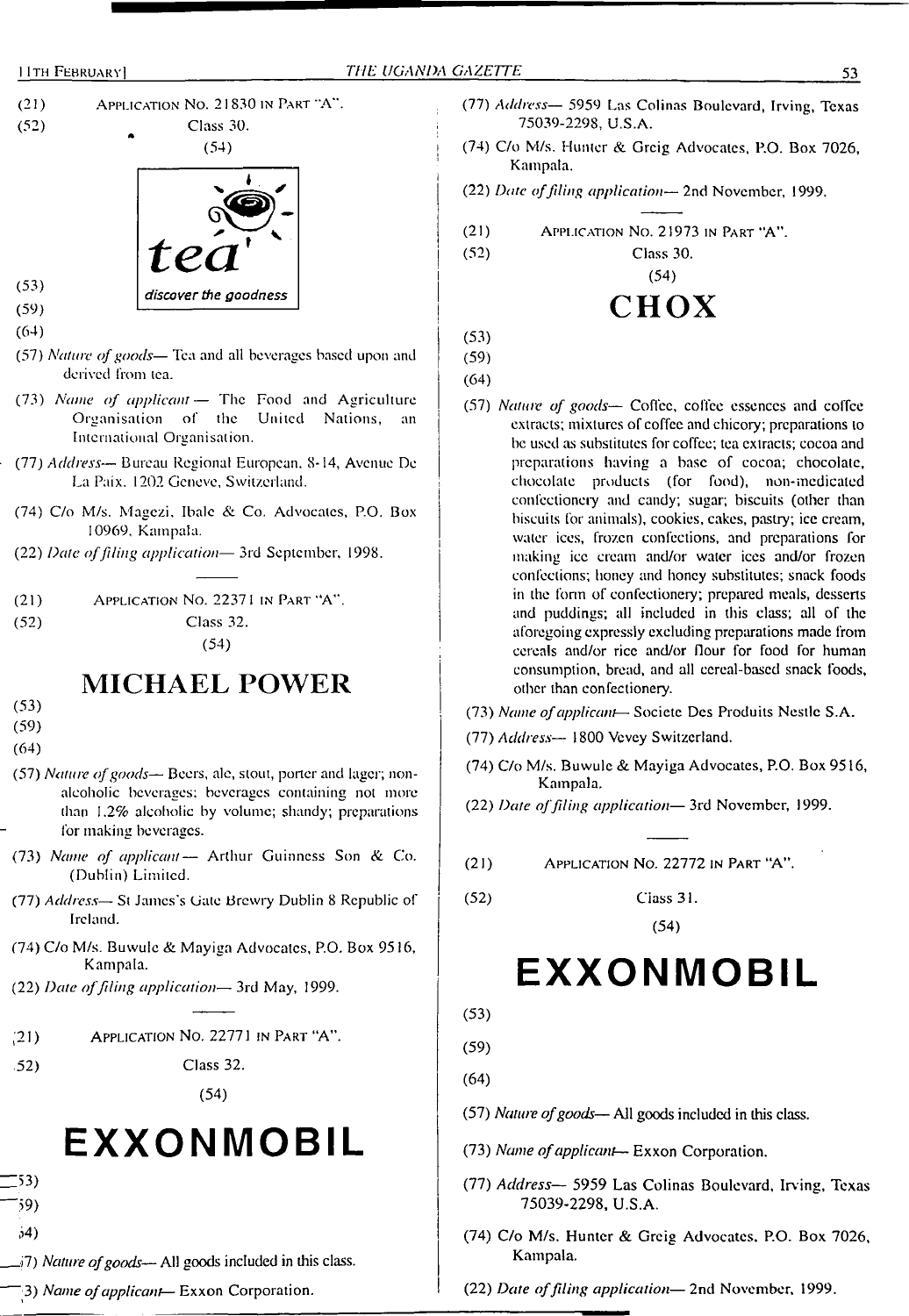- (21) Appi ication No. 22773 in Part "A".
- (52) Class 30.

## **EXXONMOBIL**

- (53)
- (59)
- (64)
- (57) *Nature ofgoods—* All goods included in ibis class.
- (73) *Name ofapplicant—* Exxon Corporation.
- (77) *Address—* 5959 Las Colinas Boulevard. Irving. Texas 75039-2298. U.S.A.
- (74) C/o M/s. Hunter & Greig Advocates, P.O. Box 7026, Kampala.
- (22) *Ihue offiling application—* 2nd November. 1999.
- (21) Application No. 22774 in Part "A".
- (52) Class 29.

(54)

## **EXXONMOBIL**

- (53)
- (59)
- (64)
- (57) *Nature ofgoods—* All goixls included in this class.
- (73) *Name ofapplicant* Exxon Corporation.
- (77) *Address—* 5959 Las Colinas Boulevard. Irving. Texas 75039-2298. U.S.A.
- (74) C/o M/s. Hunter A: Greig Advocates. P.O. Box 7026. Kampala.
- (22) *Date offiling application—* 2nd November. 1999.
- (21) Application No. 22775 in Part "A".
- (52) Class 28.

(54)

## **EXXONMOBIL**

- (53)
- (59)
- (64)
- (57) *Nature ofgoods—* .AU goods included in this class.
- (73) *Name ofapplicant—* Exxon Corporation.
- (77) *Address—* 5959 Las Colinas Boulevard. Irving. Texas 75039-2298. U.S.A.
- (74) C/o M/s. Hunter & Greig Advocates. P.O. Box 7026. Kampala.
- (22) *Date offding application—* 2nd November. 1999.
- (21) Application No. 22776 in Pari "A".
- (52) . Class 8.

(54)

(53)

(59) (64)

(57) *Nature ofgoods—* All goods included in this class.

- (73) *Name ofapplicant—* Exxon Corporation.
- (77) *Address—* 5959 Las Colinas Boulevard. Irving. Tex-75039-2298. U.S.A.
- (74) C/o M/s. Hunter & Greig Advocates, P.O. Box 702t Kampala.

(22) *Date offding application—* 2nd November. 1999.

- (21) Application No. 22777 in Part "A".
- (52) Class 6.

## (54)

## **EXXONMOBIL**

- (53)
- (59)

(64)

- (57) *Nature ofgoods—* All gocxls included in this class.
- (73) *Name ofapplicant—* Exxon Corporation.
- (77) *Address—* 5959 Las Colinas Boulevard. Irving. Tc\- 75039-2298. U.S.A.
- (74) C/o M/s. Hunter &. Greig Advocates. P.O. Box 70- Kampala.
- (22) *Date offding application—* 2nd November. 1999.
- (21) Application No. 22778 in Part "A".
- (52) Class 7.

(54)

## **EXXONMOBIL**

(53)

(59)

(64)

- (57) *Nature ofgoods—* All goods included in this class.
- (73) *Name ofapplicant—* Exxon Corporation.
- (77) *Address—* 5959 Las Colinas Boulevard. Irving. T 75039-2298. U.S.A.
- (74) C/o M/s. Hunter & Greig Advocates. P.O. Box  $\mathbb{R}$ Kampala.
- (22) *Date offiling application—* 2nd November. 1999.

## **EXXONMOBIL**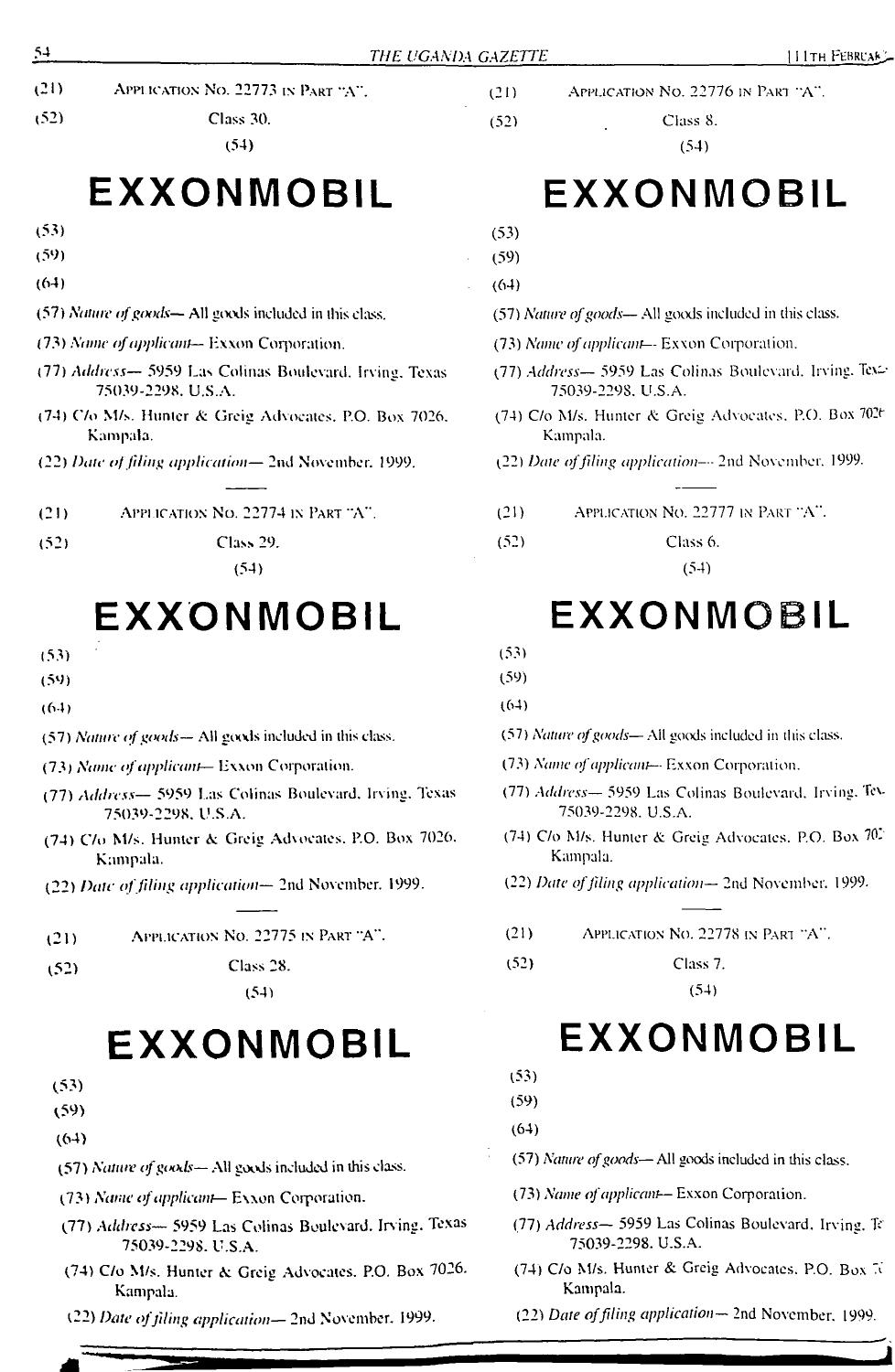- (21) Application No. 22779 in Part "A".
- (52) Class 5.

## (54)

## **EXXONMOBIL**

- (53)
- (59)
- (64)
- (57) *Nature ofgoods—* All goods included in this class.
- (73) *Name ofapplicant* Exxon Corporation.
- (77) *Address—* 5959 Las Colinas Boulevard, Irving. Texas 75039-2298. U.S.A.
- (74) C/o M/s. Hunter & Greig Advocates, P.O. Box 7026, Kampala.
- (22) *Date offding application—* 2nd November. 1999.

(21) Application No. 22780 in Part "A".

- (52) Class 3.
	- (54)

## **EXXONMOBIL**

- (53)
- (59)
- (64)
- (57) *Nature ofgoods—* All goods included in this class.
- (73) *Name ofapplicant—* Exxon Corporation.
- (77) *Address—* 5959 Las Colinas Boulevard. Irving. Texas 75039-2298. U.S.A.
- (74) C/o M/s. Hunter & Greig Advocates. P.O. Box 7026. Kampala.
- (22) *Date offding application—* 2nd November. 1999.

(21) Application No. 22781 in Part "A".

(52) Class 2.

(54)

## **EXXONMOBIL**

- (53)
- (59)
- (64)
- (57) *Nature ofgoods* All goods included in this class.
- (73) *Name ofapplicant—* Exxon Corporation.
- (77) *Address—* 5959 Las Colinas Boulevard. Irving, Texas 75039-2298. U.S.A.
- (74) C/o M/s. Hunter & Greig Advocates. P.O. Box 7026. Kampala.
- (22) *Date offding application—* 2nd November. 1999.

(21) Application No. 22782 in Part "A".

(52) Class 17.

(54)

## **EXXONMOBIL**

(53) (59)

(64)

- (57) *Nature ofgoods—* All goods included in this class.
- (73) *Name ofapplicant—* Exxon Corporation.
- (77) *Address—* 5959 Las Colinas Boulevard, Irving, Texas 75039-2298. U.S.A.
- (74) C/o M/s. Hunter & Greig Advocates, P.O. Box 7026, Kampala.
- (22) *Date offiling application—* 2nd November. 1999.
- (21) Application No. 21862 in Part "A".
- (52) Class 30.

(54)

## <mark>TAKE 5</mark> هيك 1

(53) *Disclaimer*— Registration of this Trade mark shall give no right to the exclusive use of the figure "5" apart from the mark as represented.

(59)

(64)

(57) *Nature ofgoods—* All goods in class 30 including chocolates and chocolate confectionery products, sugar confectionery products, candies, biscuits, ice cream products, pasta, macaroni, noodles, spaghetti and other such products made from cereals.

(73) *Name ofapplicant*— International Foodstuffs Co.

- (77) *Address—* P.O. Box 4115, Sharjah, United Arab Emirates.
- (74) C/o M/s. Hunter & Greig Advocates, P.O. Box 7026. Kampala.
- (22) *Date offding application—* 16th September, 1998.

(21) Application No. 21854 in Part "A".

(52) Class 30. (54)

**TOFFEE TREASURES ^>3**

(53) *Disclaimer—* Registration of this Trade mark shall give no right to the exclusive use of the word "TOFFEE" or the word "TREASURES" each separately and apart from the mark as represented.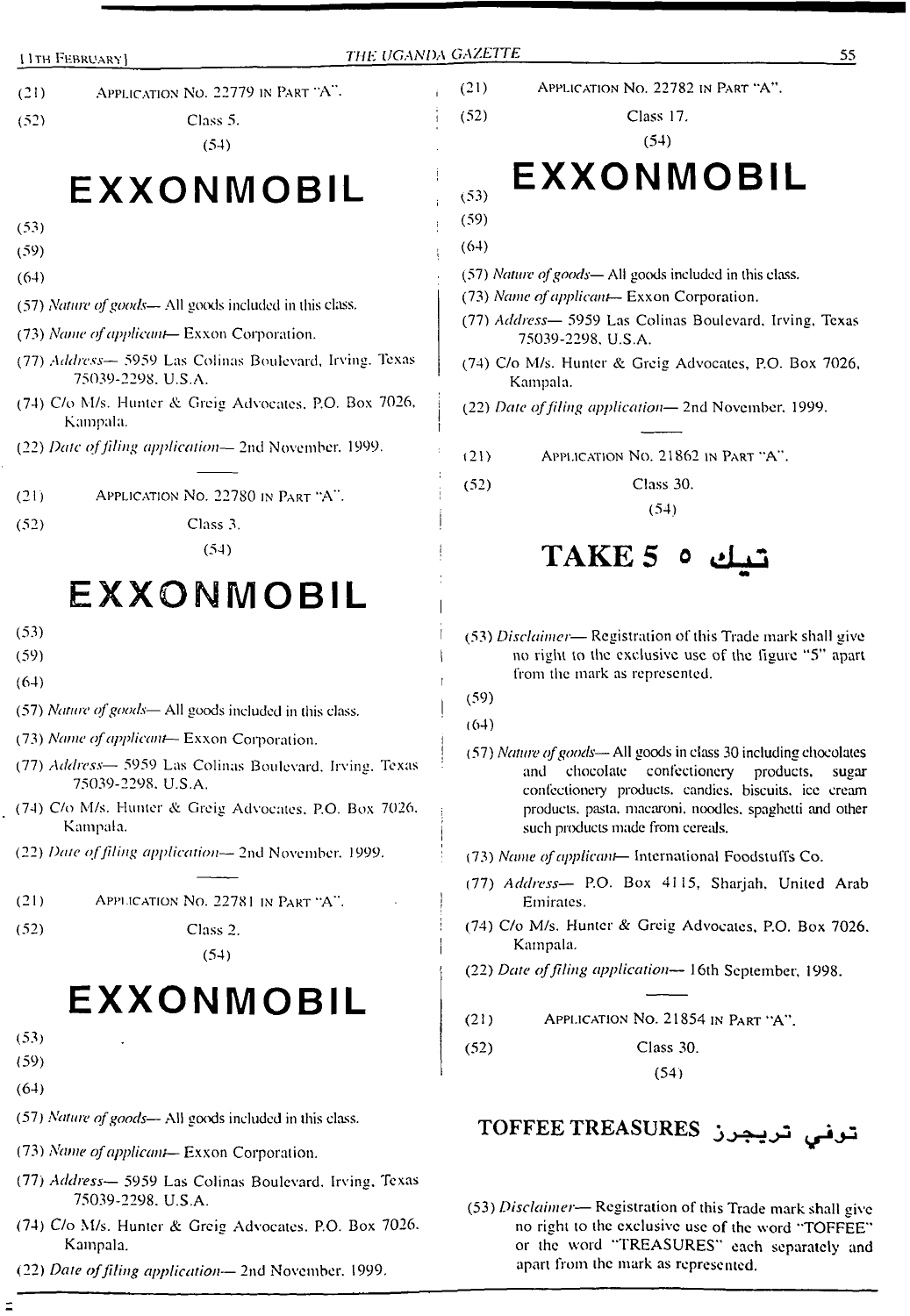(59)

- (64)
- (57) *Natiurofgoods—* All goods in class 30 including chocolates chocolate confectionery products, sugar confectionery products, candies, biscuits, ice cream products, pasta, macaroni, noodles, spaghetti and other such products made from cereals.
- (73) *Name ofapplicant—* International Foodstuffs Co.
- (77) *Address—* P.O. Box 4115, Sharjah. United Arab Emirates.
- (74) C/o M/s. Hunter & Greig Advocates. P.O. Box 7026. Kampala.
- (22) *Date offiling application—* 16th September. 1998.
- $(21)$ Application No. 22786 in Part "A".
- $(52)$ Class 21.





- (53)
- (59)
- (64)
- (57) *Nature of goods—* Household kitchen utensils and containers (not of precious metal or coated therewith) oil burners, perfume burners, fragrant oil burners; apparatus for heating oil for perfumes and releasing fragrance into the ambient atmosphere; dispensers and dispensing fragrance into the ambient atmosphere; dispensers and dispensing apparatus deodorising apparatus; containers in the nature of pomanders for scenting the atmosphere or for dispensing perfumes, air freshening or air purifying preparations into the ambient atmosphere; glassware, porcelain and earthenware.
- (73) *Name of applicant—* Reckitt & Colman (Overseas) Limited.
- (77) *Address—* Dansom Lane. Hull HU8 7DS. England.
- (74) C/o M/s. Huntcr & Greig Advocates, P.O. Box 7026, Kampala.
- (22) *Date offiling application—* 2nd November. 1999.

(21) Application No. 20174 in Part "A".

(52)

## **ALHYDRATE**

Class 5. (54)

- (53) (59)
- (64)
- 
- *f57) Nature ofgoods—* Dietetic food and substances for infants, invalids and adults.
- (73) *Name ofapplicant—* Socicte Des Produils Nestle S./""
	- (77) *Address—* Vevcy Switzerland.
	- (74) C/o M/s. Katcndc. Ssempcbwa & Co. Advocates, P— Box 2344. Kampala.
	- (22) *Date offiling application—* 26th July. 1996.
	- (21) Application No. 22567 in Part "A".

Class 16. (54)

## **STARWOOD**

(53)

(52)

(59)

- (64)
- (57) *Nature ofgoods—* Printed matter and publications of kinds including those relating to real estate investme $\tau$ service, entertainment services, including liventertainment services, casino and gaming servicehotel, motel resort, motel and motor inn services, hot. reservation services, restaurant, bar and catering services, food and beverage preparation services, can and cafeteria services; printed matter and publicatiorrelating to holidays, beauty salon and hair dressing services, provision of conference and meeting facilities
- (73) *Name ofapplicant—* Starwood Capital Group, L.L.C.
- (77) *Address—* Three Pickwick Plaza Greenwic Connecticut, 06830 United States of America.
- (74) C/o M/s. Buwule & Mayiga Advocates. P.O. Box 951? Kampala.
- (22) *Date offiling application—* 6lh August, 1999.
- (21) Application No. 22729 in Part "A".

Class 33. (54)



- (53)
- (59) *Restriction to Colours—*To claim blue colour.
- (64)

(52)

- (57) *Nature ofgoods—* Wines, distilled spirits and liquers.
- (73) *Name ofapplicant—* Barcadi & Company Limited.
- (77) *Address—* Miller Road New Providence Commonweal' of Bahamas.
- (74) C/o M/s, Buwule & Mayiga Advocates, P.O. Box 951< Kampala.
- (22) *Date offiling application—* 12th October, 1999.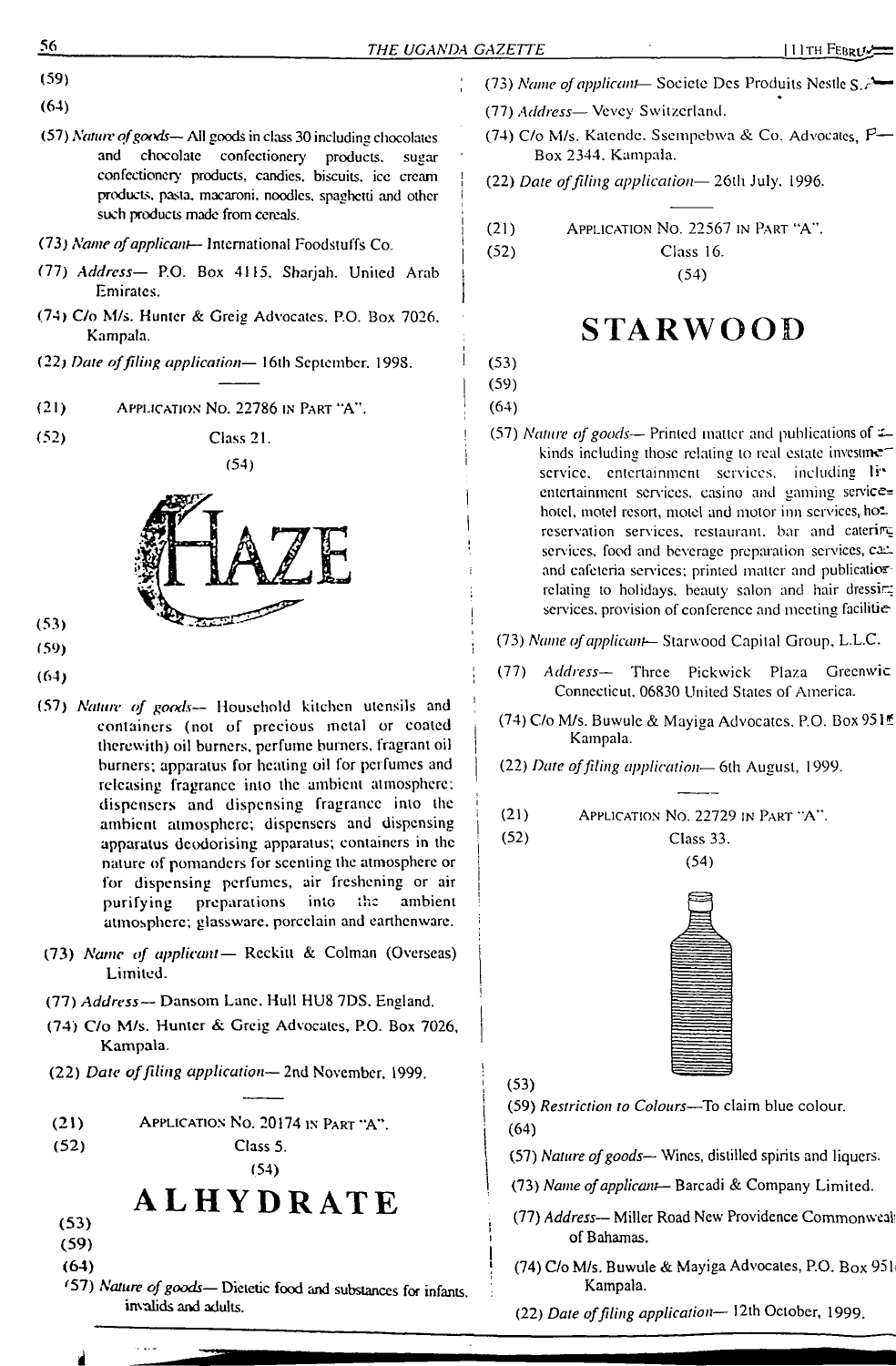(2<sup>1</sup>) Application No. 22979 in <sup>P</sup>art "A". (52) Class 34. (54)

## **RIDGEWAY**

(53)

(59)

(64)

- (57) *Nature of goods—* Tobacco whether manufactured or unmanufactured; tobacco products; substances for smoking sold separately or blended with tobacco, none being for medicinal or curative purposes; cigarettes; smokers' articles and matches.
- (73) *Name ofapplicant—* Imperial Tobacco Limited.
- (77) *Address—* P.O. Box 244. Southvillc Bristol BS99 7UJ England.
- (74) C/o M/s. Kalendc. Sscmpcbwa & Co. Advocates. P.O. Box 2344. Kampala.

(22) *Date offiling application—* 20th January. 2000.

Kampala. BISEREKO KYOMUHENDO,<br>2nd February. 2000. Assistant Registrar of Trade Marks. 2nd February. 2000. *Assistant Registrar ofTrade Marks.*

## **ADVERTISEMENTS**

THE REGISTRATION OF TITLES ACT, 1964.

## (Cap. 205).

### NOTICE.

ISSUE OF SPECIAL CERTIFICATE OF TITLE.

Busiro Block 397 Plot 174. Area 5.5 Acres at Bwcya.

NOTICE IS HEREBY GIVEN that after the expiration of one month from the publication hereof. <sup>I</sup> intend to issue in the names of Ezekyeri Scrunkuma of P.O. Box 15146. Kibuyc-Kampala. a special Certificate of Title under the above Block and Plot the Certificate of Title which was originally issued having been lost.

Kampala, 20lh January. 2000.

NAKISALI-WAMAI. *for Chief Registrar of Titles.* | Mityana.

## THE REGISTRATION OF TITLES ACT. 1964. (Cap. 205). NOTICE.

### ISSUE OF SPECIAL CERTIFICATE OF TITLE.

*Leasehold Register—*Volume 514 Folio 16. Plot No. 323, Kibuga Block 10. Kyadondo.

NOTICE IS HEREBY GIVEN that after the expiration of one month from the publication hereof. <sup>I</sup> intend to issue in the names of Y.K Hirji of P.O. Box 30507. Kampala. Uganda, a special Certificate of Title under the above Volume and Folio, the Certificate of Title which was originally issued having been lost.

## Kampala. EDWARD KARIBWENDE, 28lh January'. 2000. *for ChiefRegistrar of Titles.*

### THE REGISTRATION OF TITLES ACT, 1964. (Cap. 205). NOTICE.

ISSUE OF SPECIAL CERTIFICATE OF TITLE.

*Freehold Register*—Volume 203 Folio 13, at Katebo Port, Mawokota.

NOTICE IS HEREBY GIVEN that after the expiration of one month from the publication hereof. I intend to issue in the names of Uganda Railways Corporation of P.O. Box 7150, Kampala, a special Certificate of Title under the above Volume and Folio, the Certificate of Title which was originally issued having been lost.

Kampala, ROBERT V. NYOMBI, <sup>|</sup> 28th January, 2000. *for ChiefRegistrar of Titles.*

## THE REGISTRATION OF TITLES ACT, 1964. (Cap. 205). NOTICE.

### ISSUE OF SPECIAL CERTIFICATE OF TITLE.

Kyadondo Block 227 Plot 245, Area 0.04 Hectares at Bweyogerere.

NOTICE IS HEREBY GIVEN that after the expiration of one month from the publication hereof, I intend to issue in the names of Vincent Francis Kawoya of P.O. Box 30574, Kampala, a special Certificate of Title under the above Block and Plot, the Certificate of Title which was originally issued having been lost.

Kampala, NAKISALI-WAMAI, ■ 4th February, 2000. *for ChiefRegistrar ofTitles.*

## THE REGISTRATION OF TITLES ACT, 1964. (Cap. 205).

NOTICE.

## ISSUE OF SPECIAL CERTIFICATE OF TITLE.

Singo Block 149 Plot 227, 0.045 Hectares at Kiwesa Estate.

NOTICE IS HEREBY GIVEN that after the expiration of one month from the publication hereof. I intend to issue in the names of Nickolous Kamya Sscmpala of P.O. Box 3381, Kampala, a special Certificate of Title under the above Block and Plot of the Mailo Register, the duplicate Certificate of Title which was originally issued having been lost.

19th January, 2000.

WILLIAM M. MUKALAZI, *for ChiefRegistrar ofTitles.*

## THE REGISTRATION OF TITLES ACT, 1964. (Cap. 205).

----<del>-----------</del>

NOTICE.

## ISSUE OF SPECIAL CERTIFICATE OF TITLE.

*Freehold Register—*Volume 328 Folio 9, Plot No. 248, Kyadondo Block 269 Lubowa Estate.

NOTICE IS HEREBY GIVEN that after the expiration of one month from the publication hereof, I intend to issue in the names of Frank M. Kizito of P.O. Box 3123, Kampala, a special Certificate of Title under the above Volume and Folio, the Certificate of Title which was originally issued having been lost.

Kampala, EDWARD KARIBWENDE, 25th January. 2000. *for ChiefRegistrar ofTitles.*